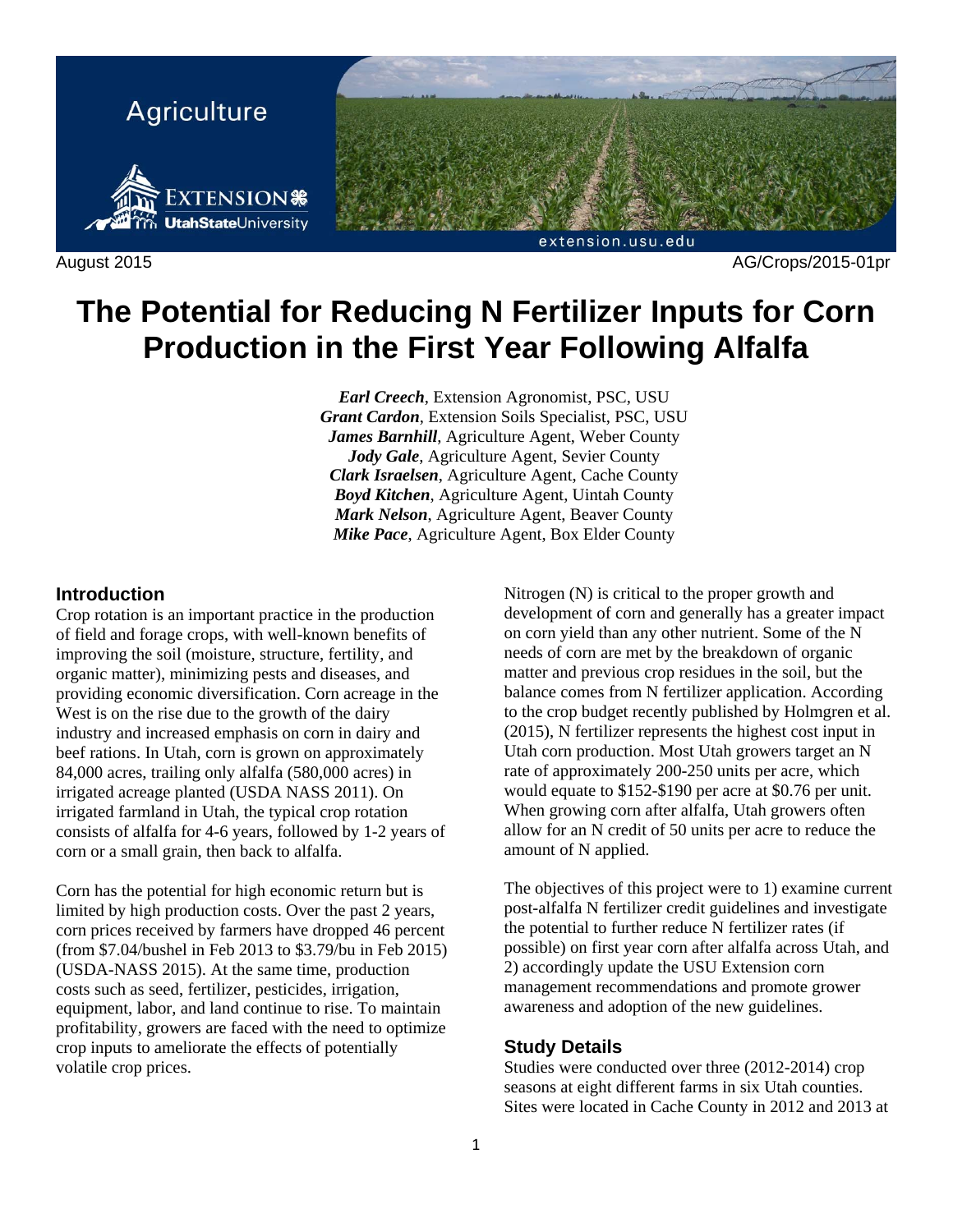two sites, and in 2014 at one site. In 2014, extensive study across the state was done at five additional sites, one each in Beaver, Box Elder, Sevier, Uintah, and Weber counties. Fields in which the experiments were located were all in alfalfa production in the year prior to the study and planted to corn in the spring of each study year.

Small plot experiments were located in an area of each study field that had no additional N applied through manure or other fertilizer sources by the farmer in the previous year. Apart from the fertilizer application treatments and data collection detailed below, the farmers at each site conducted all field operations.

Four rates of N fertilizer (0, 50, 100, and 200 lbs N/acre) were applied broadcast as ammonium nitrate (NH<sub>4</sub>NO<sub>3</sub>)

to plots measuring four rows (10 feet) wide by 40 feet long. Treatments were arranged in a randomized complete block design and replicated four times.

Soil cores were taken at planting to a depth of 3 feet and split into 1 foot increments. Soil analysis was completed by the USU Analytical Laboratory to determine texture, pH, salinity, phosphorous, potassium, and nitrate-N. Final stand counts were determined in each plot at the V8 stage of corn growth. Harvest in the fall was undertaken when the corn reached 60-70% moisture. Stalks were cut and weighed from 3 m of the center two rows of each plot. Five stalks from each plot were passed through a wood-chipper and a 1 kg sample collected for forage quality analysis. Dry matter yields were determined from moisture sub-samples taken from these chipped stalk samples.



**Figure 1. Mean corn yield at each site in the 2014 growing season.**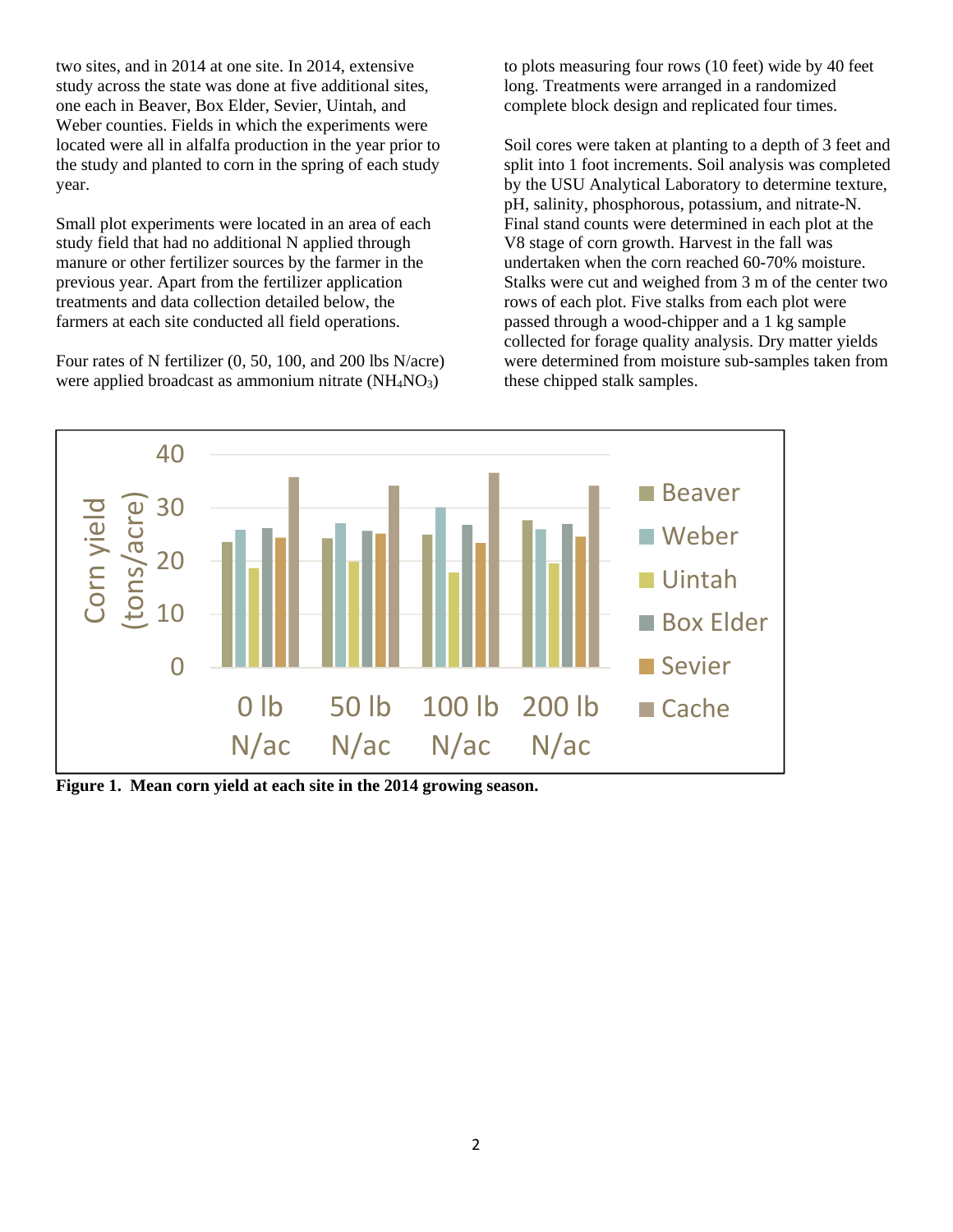

**Figure 2. Mean corn yield following alfalfa over four site years in Cache County (2012 and 2013 growing seasons at two different sites each year).** 



**Figure 3. Mean corn yield over all six study sites in the 2014 growing season.** 

#### **Results and Conclusions**

While there is a fair amount of variability between sites at different location around the state (see Figure 1) there was no statistical difference in yield at any of the sites over the rates of N application studied (Figures 2 and 3). This strongly suggests that Utah growers are able to reduce N fertilizer application much more than the traditional 50 unit per acre credit, or perhaps even eliminate it all together. If half of Utah corn is grown on

acreage in its first year after alfalfa, this change in management practice, alone, could result in a cost savings of \$6.3 million (42,000 acres x 200 unit N/acre x \$0.76 unit) to Utah farmers annually.

Additional study is being undertaken to test the potential for reducing N inputs in the second year after alfalfa. Common practice is to rotate out of alfalfa for two seasons to break disease and pest cycles in each